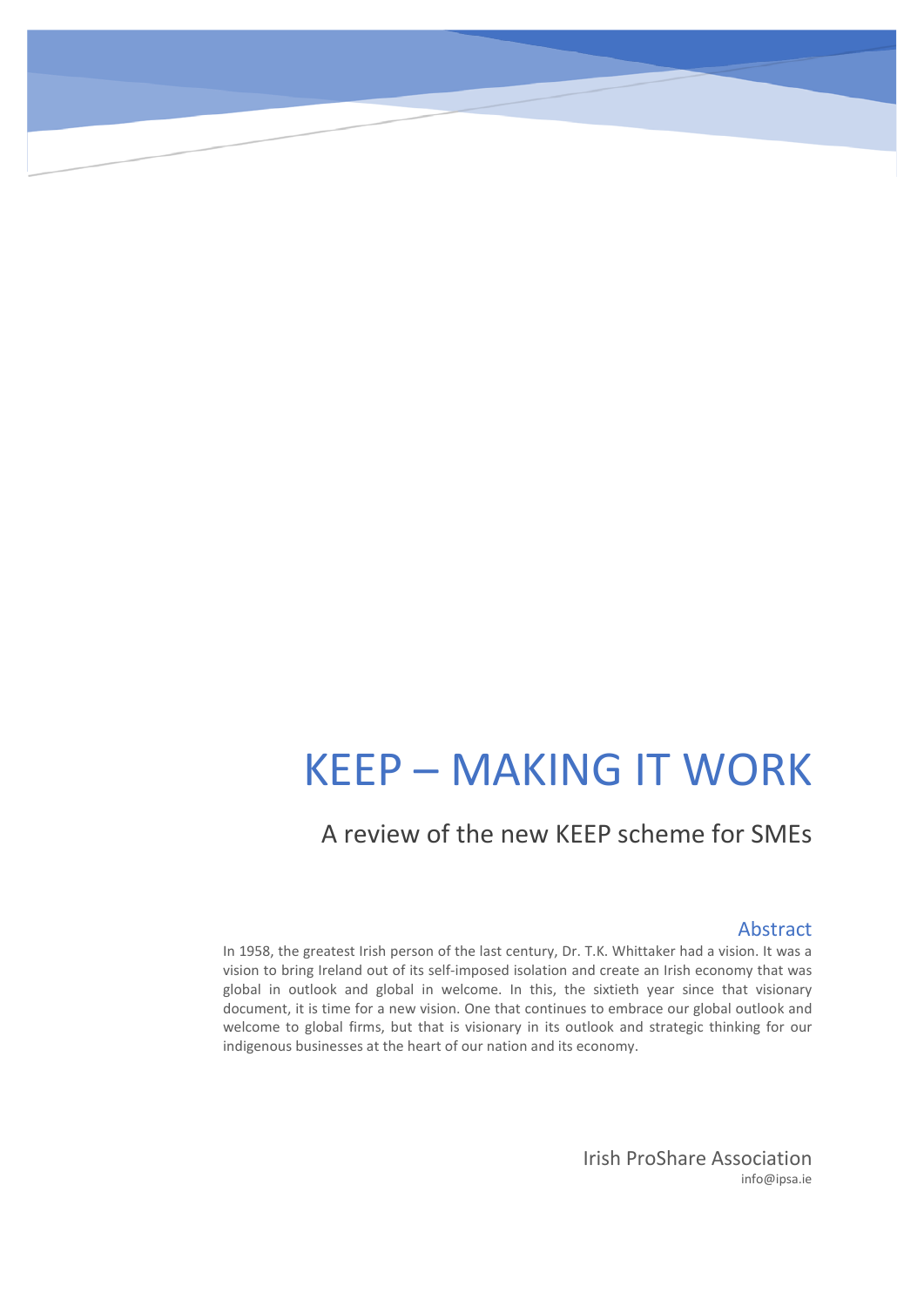



# Table of Contents

| KEEP is critical as a growth tool - viewed through employment and Gross Value Added  7 |  |
|----------------------------------------------------------------------------------------|--|
|                                                                                        |  |
|                                                                                        |  |
|                                                                                        |  |
|                                                                                        |  |
|                                                                                        |  |
|                                                                                        |  |
|                                                                                        |  |
|                                                                                        |  |
|                                                                                        |  |
|                                                                                        |  |
|                                                                                        |  |
|                                                                                        |  |
|                                                                                        |  |
|                                                                                        |  |
| 1.                                                                                     |  |
| 2.                                                                                     |  |
|                                                                                        |  |
|                                                                                        |  |
|                                                                                        |  |
|                                                                                        |  |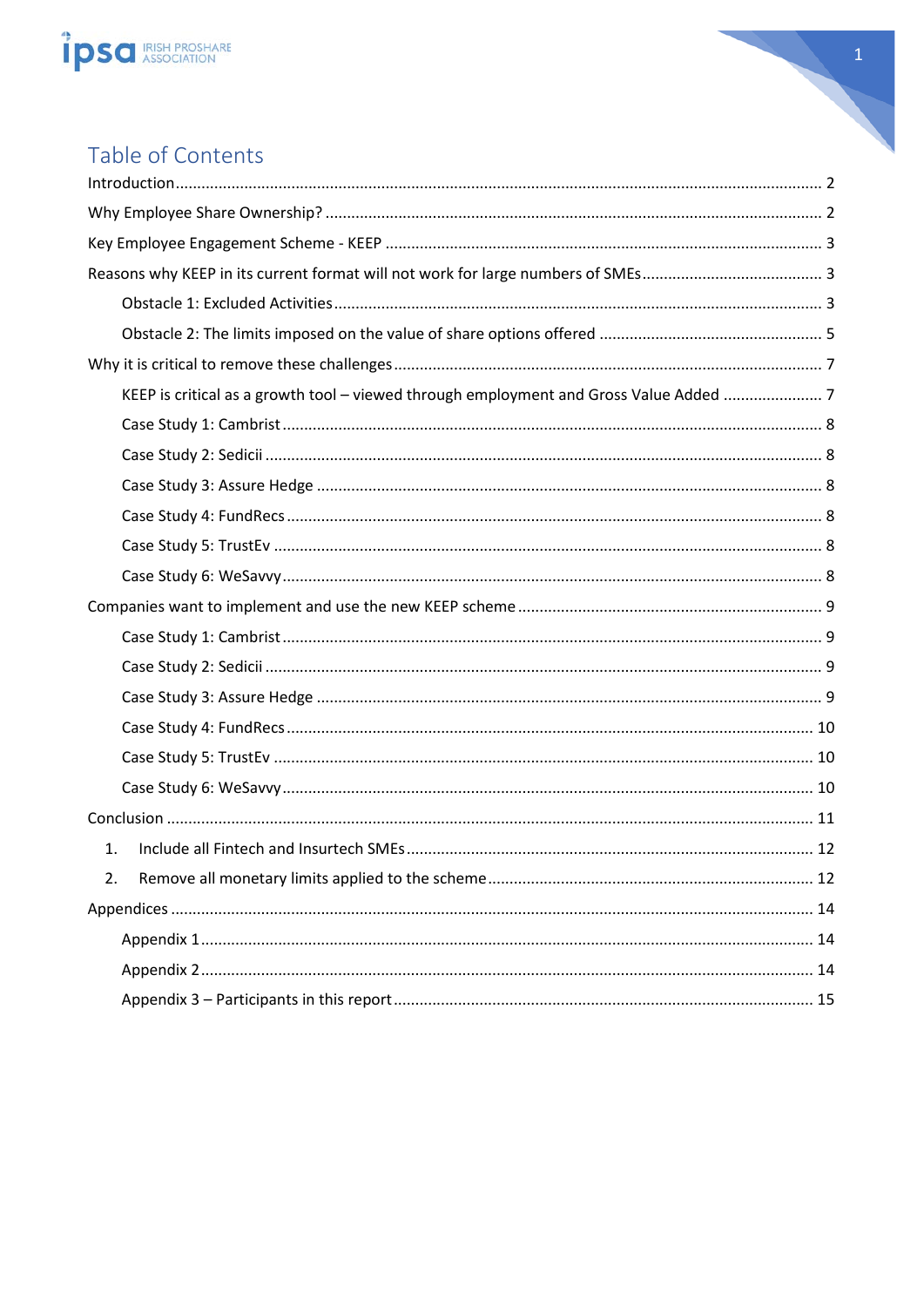



### <span id="page-2-0"></span>Introduction

The Irish ProShare Association (IPSA) welcomes the introduction of the Key Employee Engagement Programme and wishes to respond on behalf of its members<sup>[1](#page-2-2)</sup>.

IPSA represents organisations across Ireland which are employee owned or transitioning to some form of employee ownership. We are a non-profit, independent, voluntary organisation that works in close partnership with our members to champion, promote and provide insight into the business case for employee ownership and Employee Financial Involvement (EFI), most notably through employee shareownership.

Employee Financial Involvement can be a visionary economic development for Ireland. Our ambition is to create and develop a broader awareness of employee financial involvement and ownership as a business model in its own right, and even more so, to succeed in getting Government to champion the model as an arm of economic stability into the future.

While Ireland has been successful in attracting large multinational companies, many indigenous companies, particularly start-ups, micro and small enterprises are often struggling to attract staff as they cannot match the compensation packages of some of the world's most valuable companies. We see employee financial involvement and share based remuneration as an essential tool to assist such companies in recruiting and retaining key employees and in contributing to the continued success of our growing economy.

# <span id="page-2-1"></span>Why Employee Share Ownership?

Ireland's economy needs to become more productive and to compete even more effectively in global markets. This is especially relevant now as we stand one year out from Brexit, the lowering of corporation tax in the U.S and calls for a consolidated corporate tax base across Europe.

One policy lever that can make a strong, proven contribution to this agenda and provide security for Irish indigenous firms in the years ahead is the use of tax efficient employee share ownership schemes.

Employee share ownership schemes at their best, as evidenced in the UK and elsewhere, incontestably help companies become more successful, and play a role in lifting levels of overall economic productivity and profitability. Their role in helping indigenous companies attract and retain talented employees and improving the well-being of employees is a key part of this added value.

A recent survey by ProShare UK and IPSA members Yorkshire Building Society found that 52% of all respondents wanted to participate in employee share ownership plans to own shares in the company that they worked in<sup>[2](#page-2-3)</sup>. Common responses to why they valued participation included "skin in the game", "I like the idea of being a part owner of the business I work in", and, "Participating in the Share Incentive Plans<sup>[3](#page-2-4)</sup> does make me more likely to stay with my employer".

It is a no-brainer that we all value something more if we own it. Feeling and being financially part of the business for which we work drives our engagement and our determination to ensure that business continues

<span id="page-2-2"></span><sup>&</sup>lt;sup>1</sup> A list of our members, and those represented on our Executive Council can be found in the appendices at the end of this document.

<span id="page-2-3"></span><sup>2</sup> Attitudes to Employee Share Ownership, ProShare UK, January 2018 http://proshare.libf.ac.uk/docs/default-

source/default-document-library/'attitudes-to-employee-share-ownership'.pdf?sfvrsn=0

<span id="page-2-4"></span><sup>&</sup>lt;sup>3</sup> Approved Profit Share Schemes and Save As You Earn schemes in Ireland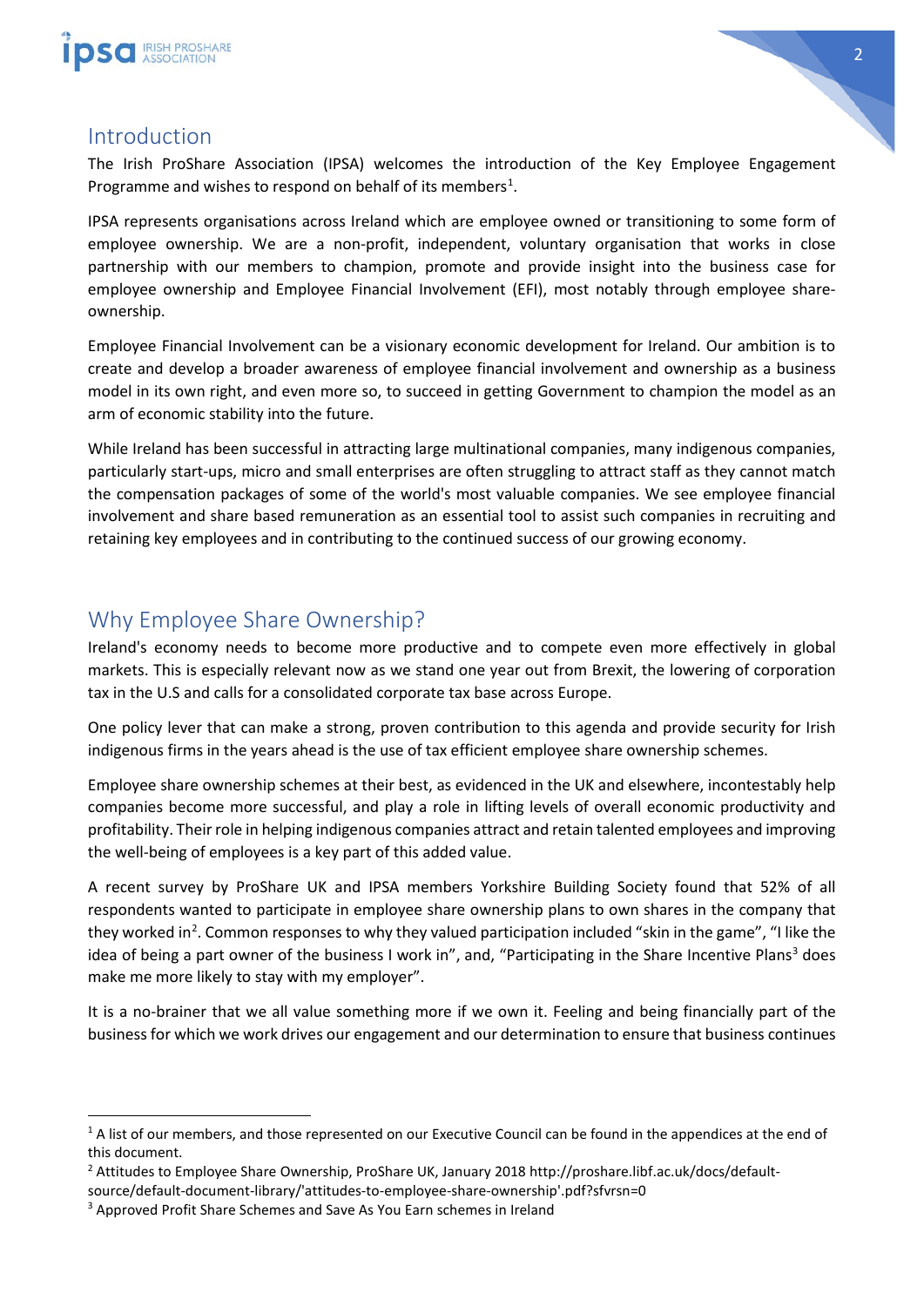

to succeed and progress. With business success and progress everyone benefits – employee, employer, exchequer and society.

# <span id="page-3-0"></span>Key Employee Engagement Scheme - KEEP

It is laudable that the Key Employee Engagement Scheme (KEEP) was conceived with the objective to provide a tax efficient tool to enable SMEs in Ireland to compete to recruit and retain the key employees that they need to achieve their growth potential.

As per the CSO's Business In Ireland 2015 publication, SMEs employ 69% of the workforce in Ireland and generate 47.8% of total Turnover in the business economy.

Within these figures, what stands out are the following facts:

- 70,379 micro enterprises, that is firms employing less than 10 people, are Irish owned
- Micro enterprises accounted for 92.2% of all enterprises in 2015
- Micro enterprises accounted for almost 28% of persons engaged and had the highest number of enterprises
- 47,955 small enterprises, that is firms employing between 10 49 people, are Irish owned
- Small Enterprises accounted for 6.4% of all enterprises in 2015
- Small enterprises accounted for almost 22% of persons engaged.

Yet, despite their large presence and capacity to employ a large swathe of the workforce, micro and small enterprises generated only 28.7% of Gross Value Added in the Business Economy in 2015. It can be argued that the reason behind this is the following:

(a) an inability to recruit and retain the key employees they need to grow

which consequently leads to

(b) a high enterprise death rate among micro and small firms.

KEEP is intended we believe to address these issues. To enable growth in our SME population a support a higher incidence of survival rate among new enterprises. However, the KEEP Scheme as published in Finance Act 2017, is to all intents and purposes too restrictive in its application to achieve the objective for which it was conceived for the clear majority of micro and small businesses in Ireland.

# <span id="page-3-1"></span>Reasons why KEEP in its current format will not work for large numbers of SMEs

#### <span id="page-3-2"></span>Obstacle 1: Excluded Activities

Of concern here is the exclusion of all businesses that carry out some form of financial activities as per the definition in section 488 of the Taxes Consolidation Act 1997. This section reads,

*"financial activities" means the provision of, and all matters relating to the provision of, financing or refinancing facilities by any means which involves, or has an effect equivalent to, the extension of credit[4](#page-3-3) ;*

<span id="page-3-3"></span> <sup>4</sup> Taxes Consolidation Act, 1997 (Number 39 of 1997)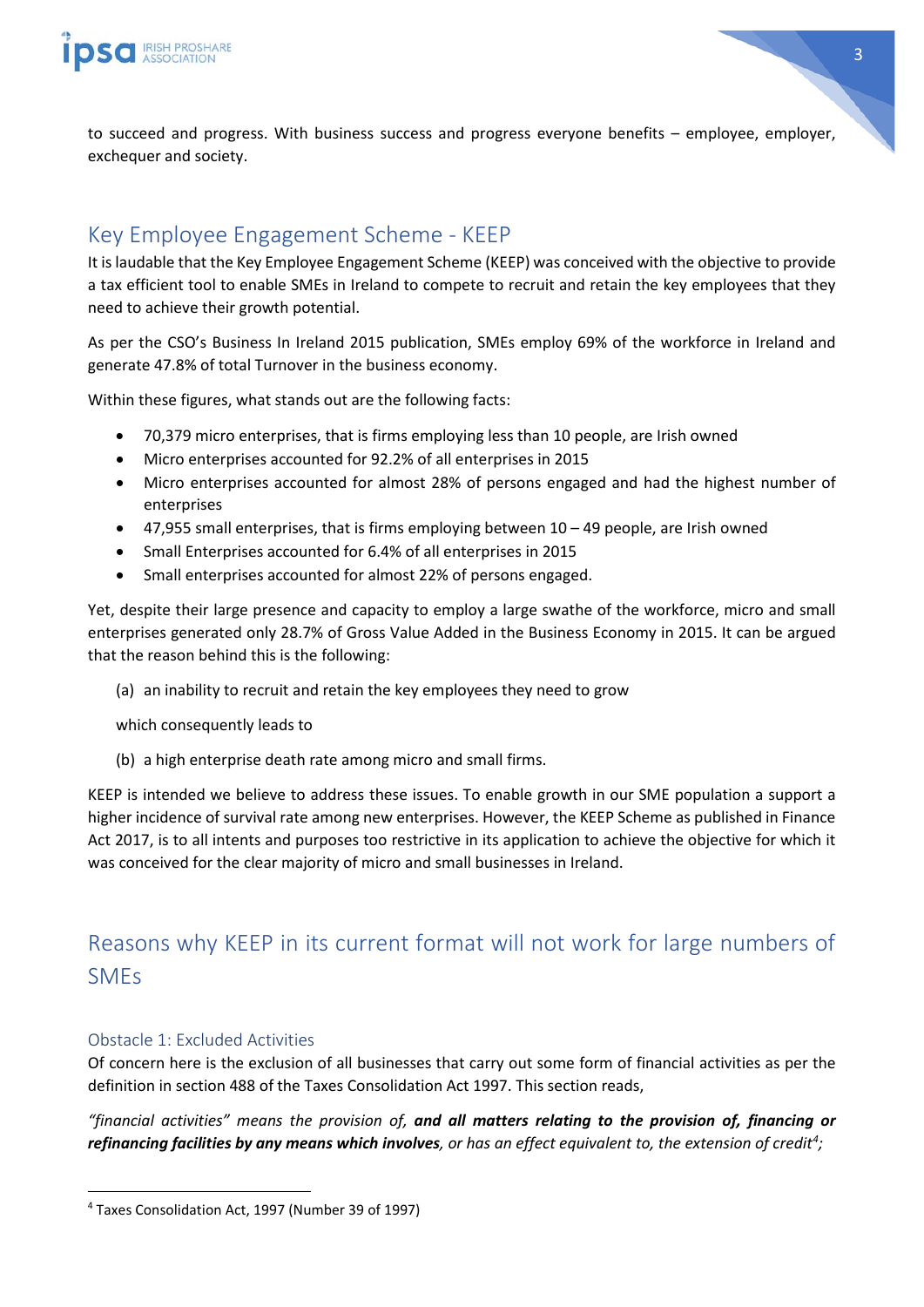



"*The word "fintech" is simply a combination of the words "financial" and "technology". It describes the use of technology to deliver[6](#page-4-1) financial services and products to consumers. This could be in the areas of banking, insurance, investing – anything that relates to finance.*"

IPSA, along with others, understands '*…and all matters relating to the provision of, financing or refinancing facilities by any means …'* in section 488 of TCA97 to be interpreted as "*the use of technology to deliver financial services and products to consumers.*", and as such therefore excludes all FinTech and InsurTech micro, small and medium firms currently looking to use the KEEP scheme to recruit and retain key employees to grow their business.

The exclusion of FinTech and InsurTech – which are **delivery platforms** for those providing financial services such as the extension of credit, insurance and even savings products – needs reconsideration. Currently as per the NACE2 categorisation used by both the CSO and EuroStat, FinTech and InsurTech do not fall under the category of financial services<sup>[7](#page-4-2)</sup>.

The FinTech and InsurTech firms we spoke to told us,

**"** Cambrist is a fast-growing Fintech company with the opportunity to bring jobs and meaningful income tax revenue into Ireland. That said, we are discriminated against in the current KEEP regulations and unable to extend the programme to our team. *Jacob Claflin – CEO & Founder Cambrist*

**"** KEEP as it is currently written, is extremely broad in its scope. By nature of its definition of financial services companies, this may exclude our company from being able to consider it. Yet, we are much broader in our application that just financial services. We are a genuine startup that happens to have an application that is targeted at the financial services sector with employees in many locations around the world. *Rob Leslie – CEO & Founder Sedicii*

**"** Assure Hedge is a Fintech company providing protection against the currency fluctuations that can destroy businesses. This is classed as a financial activity and as such is excluded in the Finance Act 2017 for KEEP. This alone excludes us as a company and therefore does not add any value to ESO for current or future employees. *Barry McCarthy, CEO & Founder Assure Hedge*

**"** Fund Recs was founded in 2013 when the company founders were approached by a large bank to develop a new reconciliation platform for its Fund Administration unit. We therefore see ourselves as a FinTech company. If our services is also seen as a financial activity as per the wording in Section 488 of TCA97, then we would be an excluded category and it will not work for us. We'd need clarification on this. *Alan Meaney, CEO & Co-Founder Fund Recs*

<span id="page-4-0"></span> <sup>5</sup> <https://www.centralbank.ie/consumer-hub/explainers/what-is-fintech-and-how-is-it-changing-financial-products> accessed 30th January 2018

<span id="page-4-1"></span><sup>6</sup> Emphasis IPSA

<span id="page-4-2"></span><sup>7</sup> <http://www.cso.ie/px/u/NACECoder/NaceItems/6201.asp> http://www.cso.ie/px/u/NACECoder/NaceItems/6209.asp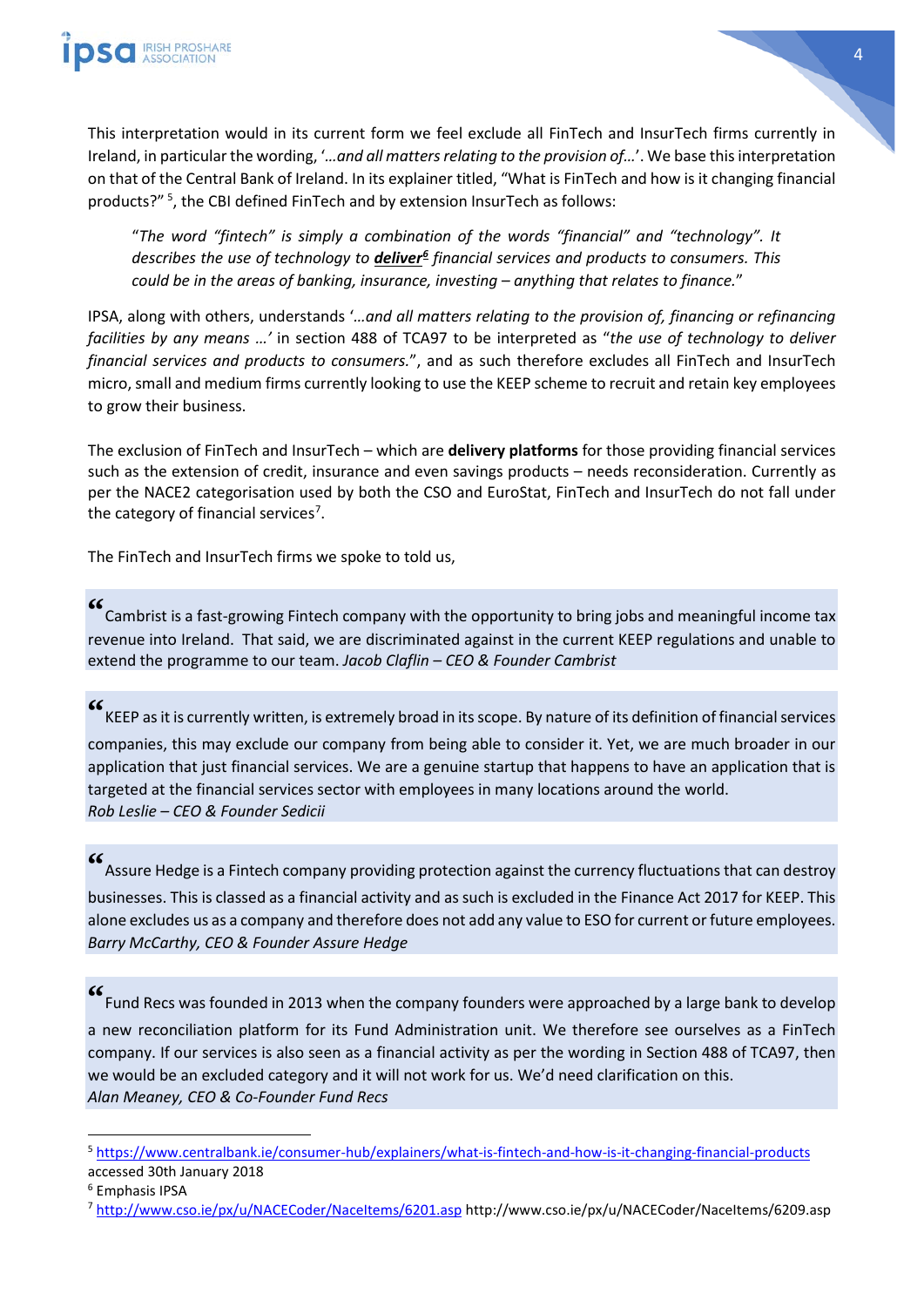**"** The KEEP scheme in general is an encouraging step to support start-ups but putting restrictions, limits, exceptions on the scheme significantly takes away the appeal. As we are a FinTech company it is unclear whether we can participate due to restrictions around financial services. *Stephen Fanning, COO & 4th Employee TrustEv*

**"** WeSavvy is a digital insurance platform that enables Insurers, Bancassurers, Agents/Brokers and other Financial Services Providers to engage more effectively with Policyholders. Through the combination of Big Data and IoT, WeSavvy brings telematics, effective analytics and innovative risk management to the Life & Health insurance industry. Therefore, as an entity engaged in financial activities our business will be precluded from benefitting from the allowances available to other businesses covered under KEEP in its current form. *Hesus Inoma, CEO & Founder WeSavvy*

#### <span id="page-5-0"></span>Obstacle 2: The limits imposed on the value of share options offered

- 1. *"…the total market value of the issued but unexercised qualifying share options of the company does not exceed €3,000,000[8](#page-5-1)*
- *2. "...the total market value of all shares, in respect of which qualifying share options have been granted by the qualifying company to an employee or director, does not exceed—*
	- *(i) €100,000 in any one year of assessment,*
	- *(ii) €250,000 in any 3 consecutive years of assessment, or*
	- *(iii) 50 per cent of the annual emoluments of the qualifying individual in the year of assessment in which the qualifying share option is granted,*

The above limits will for most start-ups and micro/small enterprises exclude them from utilising a KEEP scheme. The reasons for this are based around funding that most start-ups and micro firms acquire from Venture Capital and Angel Investors. A basic example given by Alan Meaney, CEO and co-Founder of FundRecs illustrates this.

**"** Most companies in high growth start-ups will grow their valuation above €30 million as they receive follow on rounds of funding. Restricting the scheme to €3 million will mean companies that are valued at greater than €30 million during later funding rounds will be limited in providing the normal c.10%<sup>[9](#page-5-2)</sup> employee share option pool. You may end up in situations where funding valuations are impacted by KEEP restrictions which would effectively be the tail wagging the dog!

Also, the 50% of annual salary restriction also puts barriers in place. For example, if we are to raise our next round of funding at a valuation of €8 million and want to employ a VP of Global Sales to scale the company on a salary of €80k, the most that person can be issued on the current restriction is €40k worth of options or 0.5% of the nominal valuation of the company. Normal market rates for a person in this role are an option allocation based on a salary multiple of 0.7x - 2.0x, well above the cap of 0.5x in KEEP.

<span id="page-5-1"></span> <sup>8</sup> Finance Act 2017. Source: https://data.oireachtas.ie/ie/oireachtas/act/2017/41/eng@/a4117.pdf

<span id="page-5-2"></span><sup>&</sup>lt;sup>9</sup> Please see Appendix 2 at the end of this document for source of this figure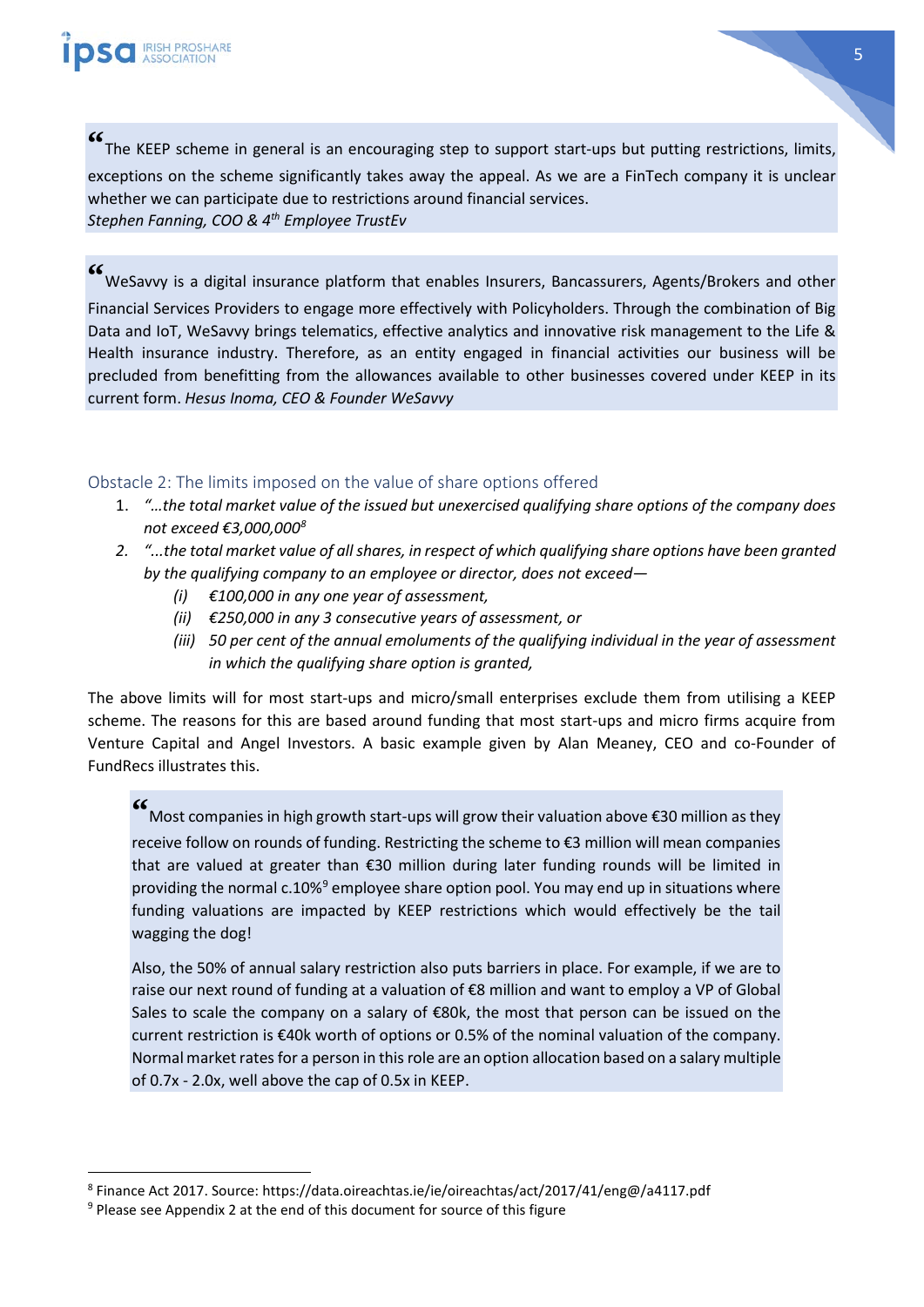

In addition, based on the recommended figures from Balderton Capital (again see Appendix 2), future rounds of funding for start-ups and/or micro to small companies would in all certainty eliminate KEEP as an option for recruiting and retaining key employees to progress and grow the company further. This is illustrated further by CEO and founder of Cambrist, Jacob Claflin,

**"** We have a long-term goal to double the size of our business and our share value year-onyear for the foreseeable future. We also want to enable all Cambrist team-members to participate in our equity growth. With those points in mind, the €3million total annual value of any un-exercised shares means that the KEEP programme can only be applied to our team while we remain a small business, with a market cap not exceeding €25million to €30million (given our intent for up to 15% of our shares to be issued as employee incentive equity.)

It is a point further emphasised by Rob Leslile, CEO and founder of Sedicii,

**"** The construction of the scheme seems to be designed specifically to stop a company from becoming big and successful. Surely as a country we want more big and successful indigenous companies in the country creating employment, paying taxes and driving growth and opportunity? To create conditions that act as blockages to the attainment of these objectives is self-defeating. Within the start-up community, you succeed, or you fail, and there are a lot more failures than successes. Ensuring there are as many successes as possible should be a primary objective for government.

and by Barry McCarthy, CEO and founder of Assure Hedge,

**"** As our core offering is the services of FX hedging, we know our potential turnover of notional value could easily exceed €10m which is the definition of a small enterprise, and even (at times) the €50m which is the definition of a medium enterprise.

Stephen Fanning, Chief Operations Officer of TrustEv and one of its first employees told us that,

**"** Putting a cap on the size of the company is hard to fathom, it's like putting a cap on success or saying to a sales person they won't be rewarded if they exceed their target. Most ambitious tech start-ups strive for global growth and are looking for a value more than €30m with a 10%+ ESOP so any scheme should not put a limit on that success. If KEEP in its current format had been around at our Series A Funding time we would have been ineligible, yet we needed to continue to attract and retain talent with share option grants. In our opinion if the intent with the limits is to exclude already established large global companies from abusing KEEP, then we are sure that there are better ways of doing it than capping the value of a company that has grown from Ireland and exceeds the €3m unexercised qualifying share options cap.

In addition, capping options to percentages of salaries does not make sense. In our case we took salary reductions to join TrustEv and often the initial share option grant might not be worth a high percentage of salary. But as the company increases in value after Series A/Series B funding then an increased level of reward for senior management or top talent would not be unusual. In fact, it would be expected for the risk individuals have taken to join and grow an early stage start up.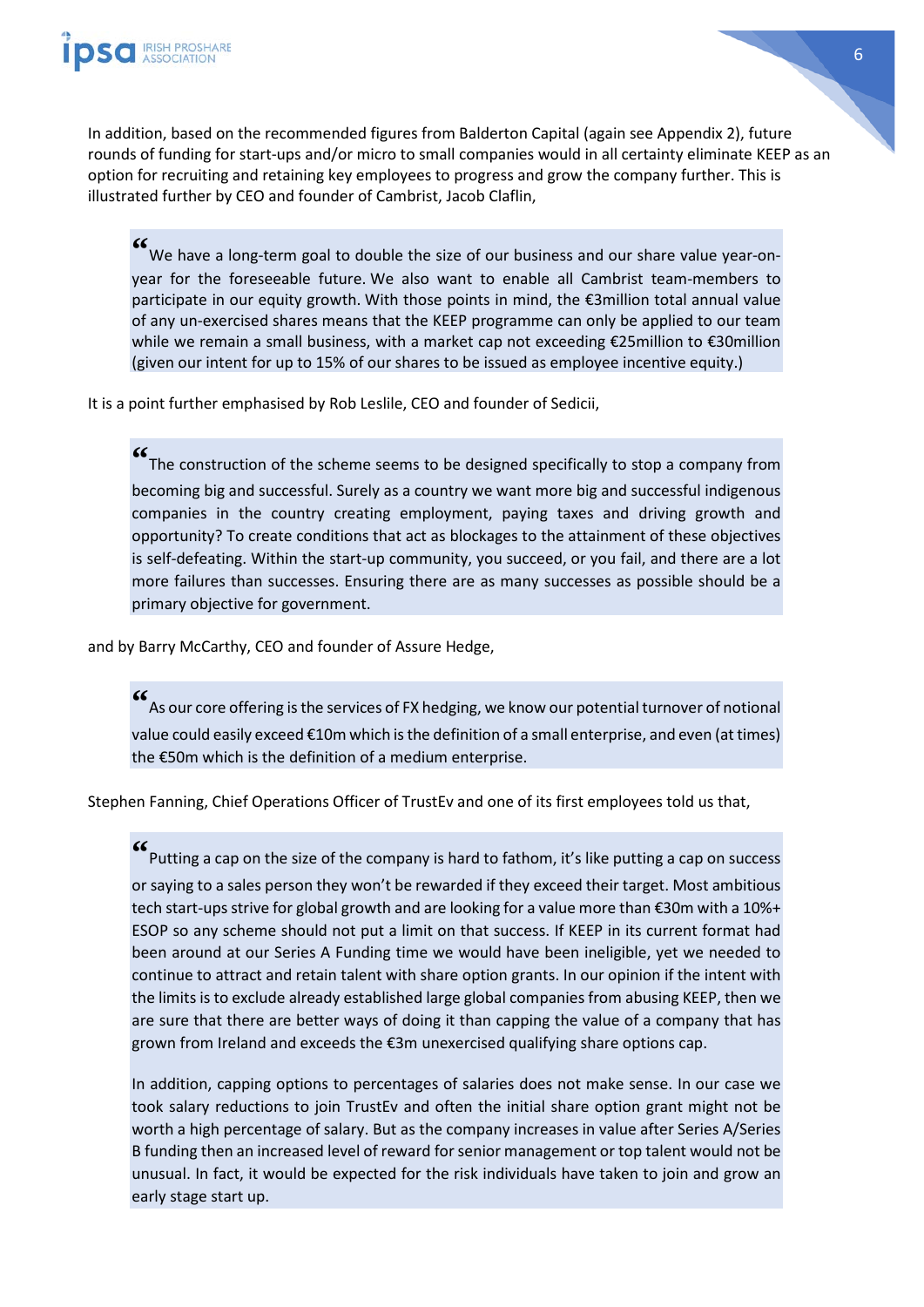



### <span id="page-7-0"></span>Why it is critical to remove these challenges

We canvassed several companies that describe their services as falling under the banner of FinTech or InsurTech. Currently these companies employ between them almost 100 people, contributing approximately €5.9 million GVA to the Irish economy.

Each company we spoke to stressed that the KEEP scheme was *critical* not only to their future growth, but also to the future growth of all start-ups/micro/small enterprises in Ireland.

Given the Government's own warning that nearly two-thirds of tax receipts in 2017 came from a small number of firms paying in excess of €10 million annually, and that this highlights the potential exposure to idiosyncratic or form-specific shocks<sup>10</sup>, it places even greater urgency on the need to bolster and solidly support our growing SME and start-up community.

A well-structured KEEP scheme will **diversify** our corporate tax sources and **increase** income tax returns through employment growth and enterprise sustainability. Diversification is of the utmost importance for our recovered growing economy in the shadow of Brexit, increased calls for CCCTB<sup>[11](#page-7-3)</sup> across EU member states and the recent decrease in corporation tax rates in the US, and the incentives there to for multinationals to repatriate jobs and revenue to that jurisdiction $1213$  $1213$ .

### <span id="page-7-1"></span>KEEP is critical as a growth tool – viewed through employment and Gross Value Added<sup>[14](#page-7-6)</sup>

The companies that we spoke to all agree that a properly functioning KEEP scheme is critical to their growth plans. We asked therefore for each company to tell us of their employee growth plans for the next 5 years. The chart below outlines this powerfully;



<span id="page-7-2"></span> <sup>10</sup> http://www.finance.gov.ie/wp-content/uploads/2018/01/180109-end-year-taxation-report.pdf

<span id="page-7-3"></span><sup>11</sup> https://www.independent.ie/business/brexit/shakeup-of-eu-tax-rules-a-more-serious-threat-to-ireland-than-brexit-36130545.html

<span id="page-7-4"></span><sup>12</sup> https://www.independent.ie/business/irish/fallout-from-trumps-us-tax-reforms-is-a-reality-irish-business-mustgrasp-36392306.html

<span id="page-7-5"></span><sup>13</sup> https://home.kpmg.com/ie/en/home/insights/2017/12/us-tax-reform-agreement-reached-bill.html

<span id="page-7-6"></span><sup>&</sup>lt;sup>14</sup> GVA represents the value of the goods and services produced in the Irish business economy. A simple measure of productivity is to analyse GVA by the number of persons engaged.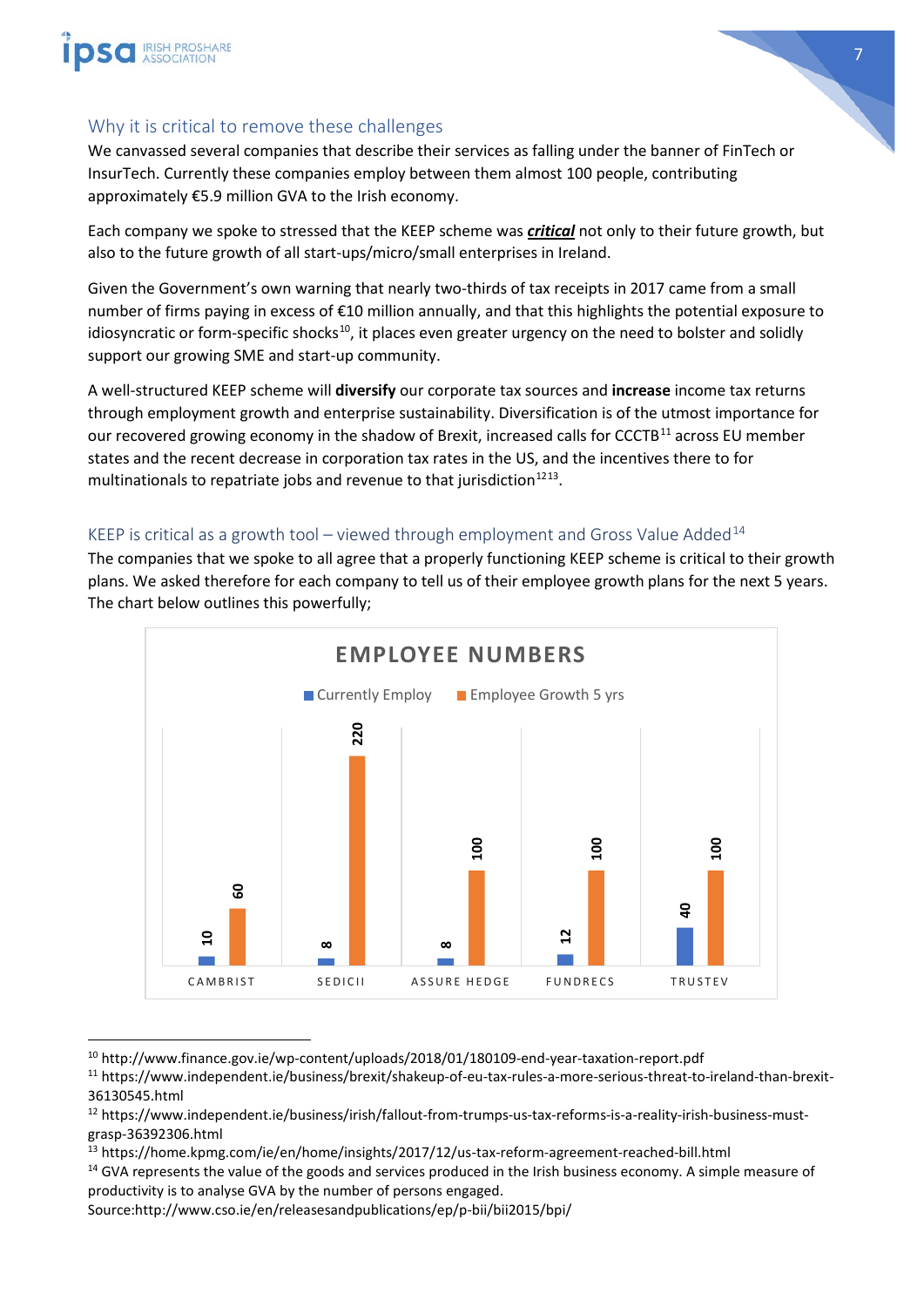



### <span id="page-8-0"></span>Case Study 1: Cambrist

Expect a 500% increase in headcount by 2023. Using CSO figures, predicted GVA from Cambrist employees will rise from €703,790 per person employed<sup>[15](#page-8-6)</sup> to €3,105,660 by 2023.

#### <span id="page-8-1"></span>Case Study 2: Sedicii

Expect c. 2700% increase in headcount by 2023. Using CSO figures, predicted GVA from Sedicii employees will rise from €563,032 per person employed to €11,387,420 by 2023.

#### <span id="page-8-2"></span>Case Study 3: Assure Hedge

Expect a 1150% increase in headcount by 2023. Using CSO figures, predicted GVA from Assure Hedge employees will rise from €563,032 per person employed to €5,176,100 by 2023.

#### <span id="page-8-3"></span>Case Study 4: FundRecs

Expect a 733% increase in headcount by 2023. Using CSO figures, predicted GVA from FundRecs employees will rise from €844,548 per person employed to €5,176,100 by 2023.

#### <span id="page-8-4"></span>Case Study 5: TrustEv

Expect a 150% increase in headcount by 2023. Using CSO figures, predicted GVA from TrustEv employees will rise from €2,815,160 per person employed to €5,176,100 by 2023.

#### <span id="page-8-5"></span>Case Study 6: WeSavvy

Expect a 733% increase in headcount by 2023. Using CSO figures, predicted GVA from WeSavvy employees will rise from €422,274 per person employed to €2,588,050 by 2023.



<span id="page-8-6"></span> <sup>15</sup> According to CSO data Irish owned micro enterprises report GVA of €70,379 per person engaged and Irish owned medium enterprises report GVA of €51,761 per person engaged. The discrepancy between the two is explained by the fact that micro enterprises covers enterprises with less than 10 persons engaged. This also includes enterprises that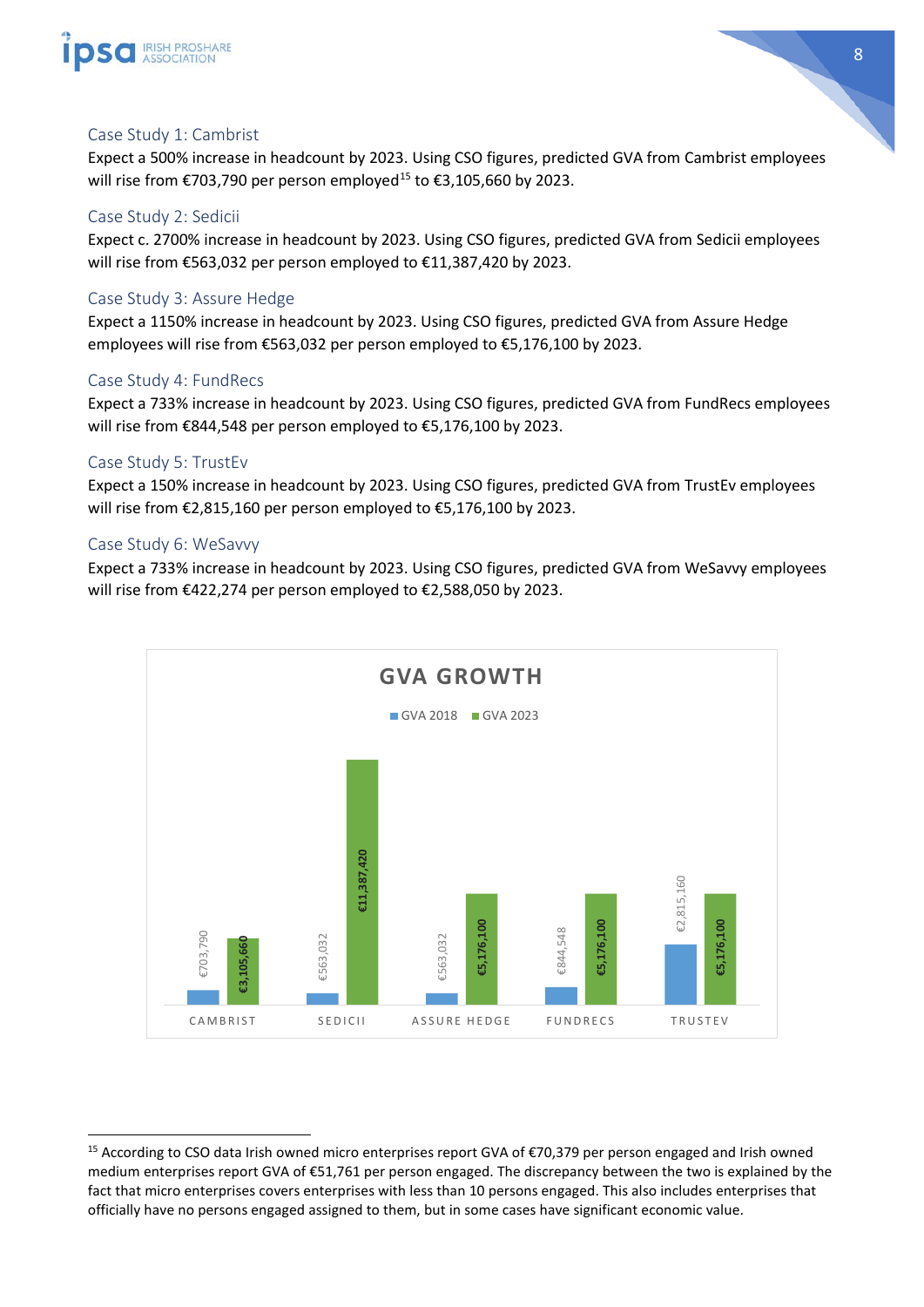

# <span id="page-9-0"></span>Companies want to implement and use the new KEEP scheme

Against this backdrop however there is a keen sense that start-ups want to use the KEEP scheme, so we asked them why.

#### <span id="page-9-1"></span>Case Study 1: Cambrist

Equity participation by Cambrist employees and advisors is a key part of to our start-up strategy, for the following key reasons:

- $\triangleright$  Can preserve cash during our early boot-strapping years by recruiting and retaining talented people at below market salary levels.
- $\triangleright$  Incentivize team-members to stay with the business longer-term.
- $\triangleright$  Focus everyone on maximizing investor/shareholder value.

*The KEEP scheme is clearly a step in the right direction by Ireland, as it's very important that the investment our employees make in us (i.e. their time and energy at below market rates) is rewarded with a lower tax burden.* 

#### <span id="page-9-2"></span>Case Study 2: Sedicii

Our company is built on a platform that requires using the latest technologies such as, cryptography, block chains, cloud computing, artificial intelligence. Consequently, we are massively constrained by the availability of key talent. For this reason, our business is global in nature as that is where the talent is. In addition, the people we want to hire are in very high demand and know their value. Basic salaries, which can be very high to begin with, do not excite these people.

> **We need more to incentivise them. Equity compensation programs are a great way to do this as the value directly changes with the quality of the product these people create which in turn drives more value and the cycle continues. Hence having a tool that allows the attraction of the best people and to be able to retain and reward them long term is of critical importance to us.**

#### <span id="page-9-3"></span>Case Study 3: Assure Hedge

The Corporate Governance Code, 'the code', states that levels of remuneration should be sufficient to attract, retain and motivate directors of the quality required to run the company successfully.

We believe the same should apply for employees in a company, particularly an innovative company that is starting out and trying to make a difference. This should absolutely be the case for a FinTech company that is starting out and hoping to protect Irish businesses from fallouts such as Brexit.

> **To make this happen the company needs to attract, retain and motivate top talent, in an extremely competitive employment market with minimal resources at hand. Because of this it is imperative that Assure Hedge have tools which will incentivise employees. For us this is equity in a format such as KEEP. By only having the ability to incentivise employees with salary and not equity in a company it places the future of the company in jeopardy as there is no longer a motivation to join a company where job security does not exist and unapproved share schemes accrue a crippling tax bill.**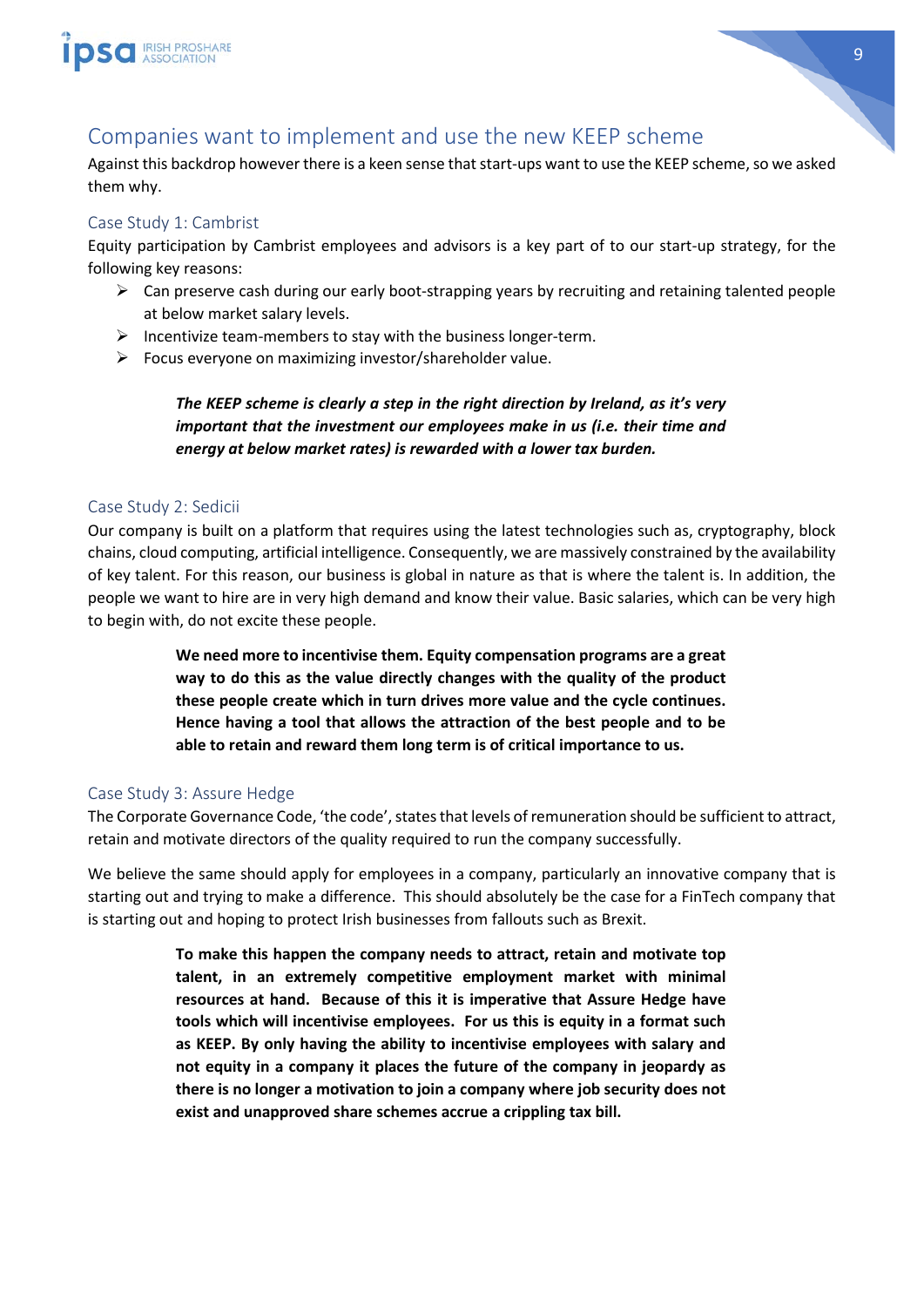

#### <span id="page-10-0"></span>Case Study 4: FundRecs

We want to use KEEP to help us attract, retain and reward key employees **using equity in lieu of available cashflow.**

#### <span id="page-10-1"></span>Case Study 5: TrustEv

Tech Start-ups need to take high risks and get funding early and grow rapidly with a limited cash runway. They need to attract highly talented individuals with a lot of ambition, but they don't have the funds to justify their salary packages.

> **All 10 of our initial employees joined on salaries lower than previous roles and we could only entice these individuals by offering an equity holding via an ESOP plan. The most consistent questions we got asked from new joiners was 'do you have an ESOP and what would my stock options be?'**

Many of our early employees realised quickly that the risk reward of joining a start-up was even greater than they thought when they understood the implications of the fact that they could have tax liabilities on exercising their options and with an exit event. This has made it difficult to attract and retain top talent particularly in the most difficult early years when our salary package was below market. Any incentives therefore that reduce the risk/cost of joining start-ups can help attract and retain top talent domestically and abroad.

> **Having a reduced tax rate or not having a tax liability on exercising can help attract & retain key employees which ultimately will lead to more start-up successes and make Ireland a more attractive location for talent. Even the recognition that the government support start-ups and is prepared to have a different tax rate for share options in SMEs can motivate and entice talent to get involved.**

#### <span id="page-10-2"></span>Case Study 6: WeSavvy

Within our industry (FinTech (InsurTech)) in Ireland it is difficult to attract and retain the world class employees that are necessary to deliver on our ambitious and innovative growth plans for the next 3 financial years. Significant development and design work is essential for any FinTech new entrant in its initial stages before any product or service is launched to market and the Company can turn a profit. For this, passionate bought-in, key talent is necessary to work hard and stay motivated when the company is not yet earning a profit. But unfortunately, the high risk that naturally comes with a new business does not offer the stability and high earning opportunities that larger players in the market can offer.

> **Share options are the next best tool available to FinTech start-ups to help attract and retain those passionate talented and energetic employees that are needed to deliver innovation and disruption in those initial stages.**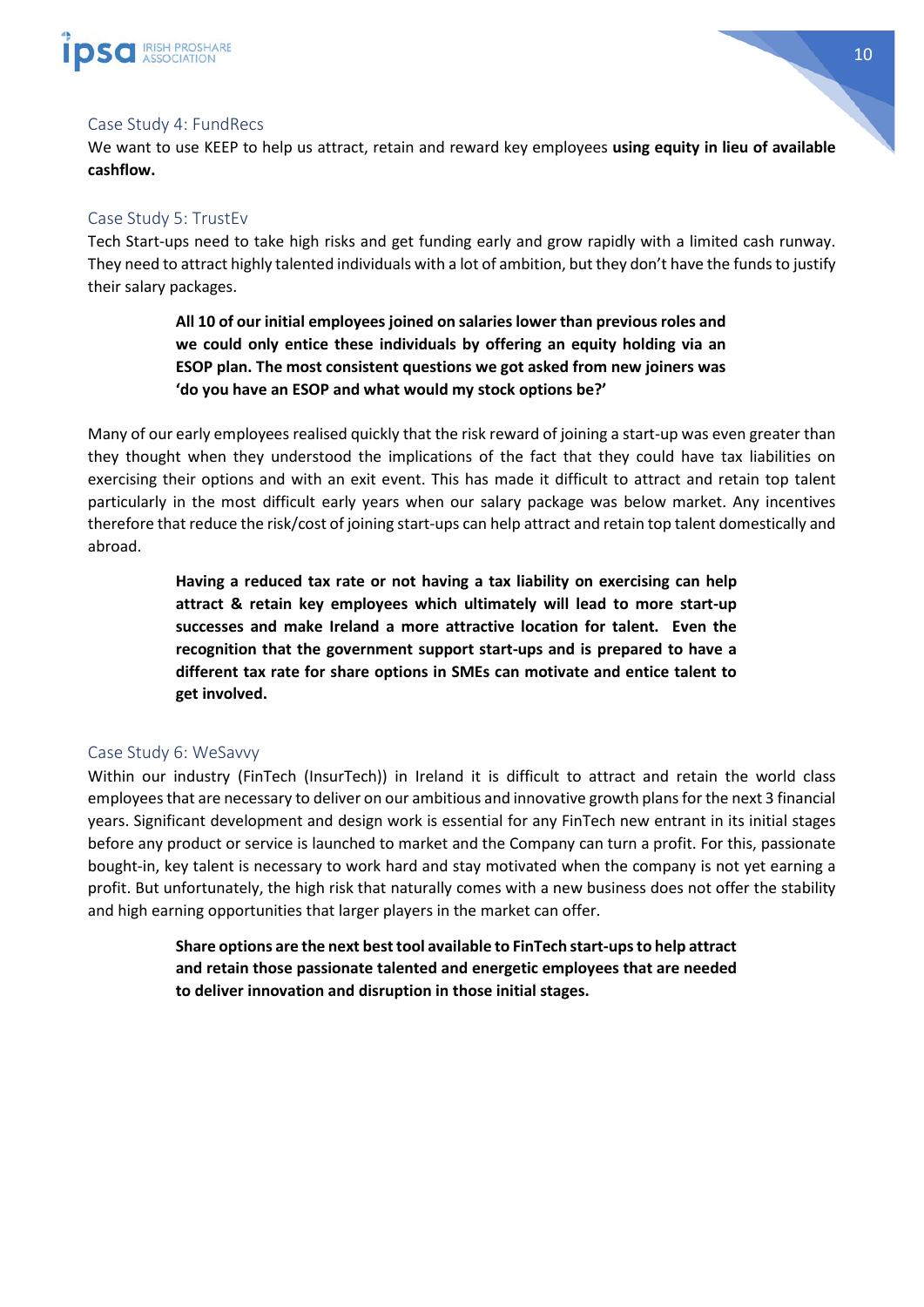



# <span id="page-11-0"></span>Conclusion

There are numerous strategic benefits to awarding shares to employees which support both a commercial and a wider economic/social rationale for incentivising staff to take shares in the company in which they work. Research has shown that employee ownership enhances corporate performance, staff wellbeing, reduces absenteeism, fosters longer-term thinking and improves the social and economic sustainability of the organisation even through recessionary times<sup>16</sup>. These benefits are particularly strong when share awards go beyond providing remuneration and are used to support employee engagement and wider involvement in how a business is run.

The European Commission's 2017 Consultation Paper on FinTech describes "FinTech" as,

"… *technology-enabled innovation in financial services, regardless of the nature or size of the provider of the services. Non-disruptive FinTech triggers incremental innovation and increases efficiency, often in mature markets, whereas disruptive FinTech results in more radical breakthroughs that can create completely new markets*."[17](#page-11-2)

**It could be argued that given the European Commission itself commissioned a report into FinTech, they view FinTech as a key driver of the Commission's own objective to promote a more entrepreneurial culture and create supportive environment for SMEs**[18](#page-11-3).

Ireland's inadvertent exclusion therefore of this innovative and positive disrupter would appear to run contrary to the European Commission's vision for SME growth in across the current twenty-seven member states.

In 2017 another Sweden EU State Aid Approval for a similar scheme to Ireland's KEEP. In their submission the Swedish Government made a point to highlight their FinTech industry, saying,

**"** Many of the companies that are considered most innovative pursue activities relating to financial services in the broadest sense, such as FinTech company(ies). This may be for example technology development of payment services or alternative financing solutions. The investigation (*this is referring to the Swedish Consultation process carried out on Tax Reduction of Employee Share Options*) establishes that this type of activity (*FinTech/InsurTech*) is not covered by the exemption, unless the business of the company mainly involves banking or financing. The Government makes the same assessment as the investigation.<sup>[19](#page-11-4)</sup>

The Fintech & Payments Association of Ireland (FPAI) estimate that in Ireland there are approximately 40,000 people employed within financial services, and a further 100,000-plus working within technology. According

<span id="page-11-1"></span><sup>&</sup>lt;sup>16</sup> https://www.cass.city.ac.uk/ data/assets/pdf file/0011/208010/Cass-EOB-research-Press-Release-2014.pdf

<span id="page-11-2"></span><sup>&</sup>lt;sup>17</sup> See [https://ec.europa.](https://ec.europa/) eu/info/sites/info/files/2017-fintech-consultationdocument\_en\_0.pdf

<span id="page-11-3"></span><sup>&</sup>lt;sup>18</sup> Communication from the Commission to the European Parliament, the Council, the European economic and social Committee and the Committee of the Regions, Entrepreneurship 2020 Action Plan, Reigniting the entrepreneurial spirit in Europe, COM (2012) 795 final of 9.1.2013

<span id="page-11-4"></span><sup>&</sup>lt;sup>19</sup> Tax reduction of employee share options – Sweden: Budget 2018 Bill – January 2018 (this is a direct translation of the Swedish legislation)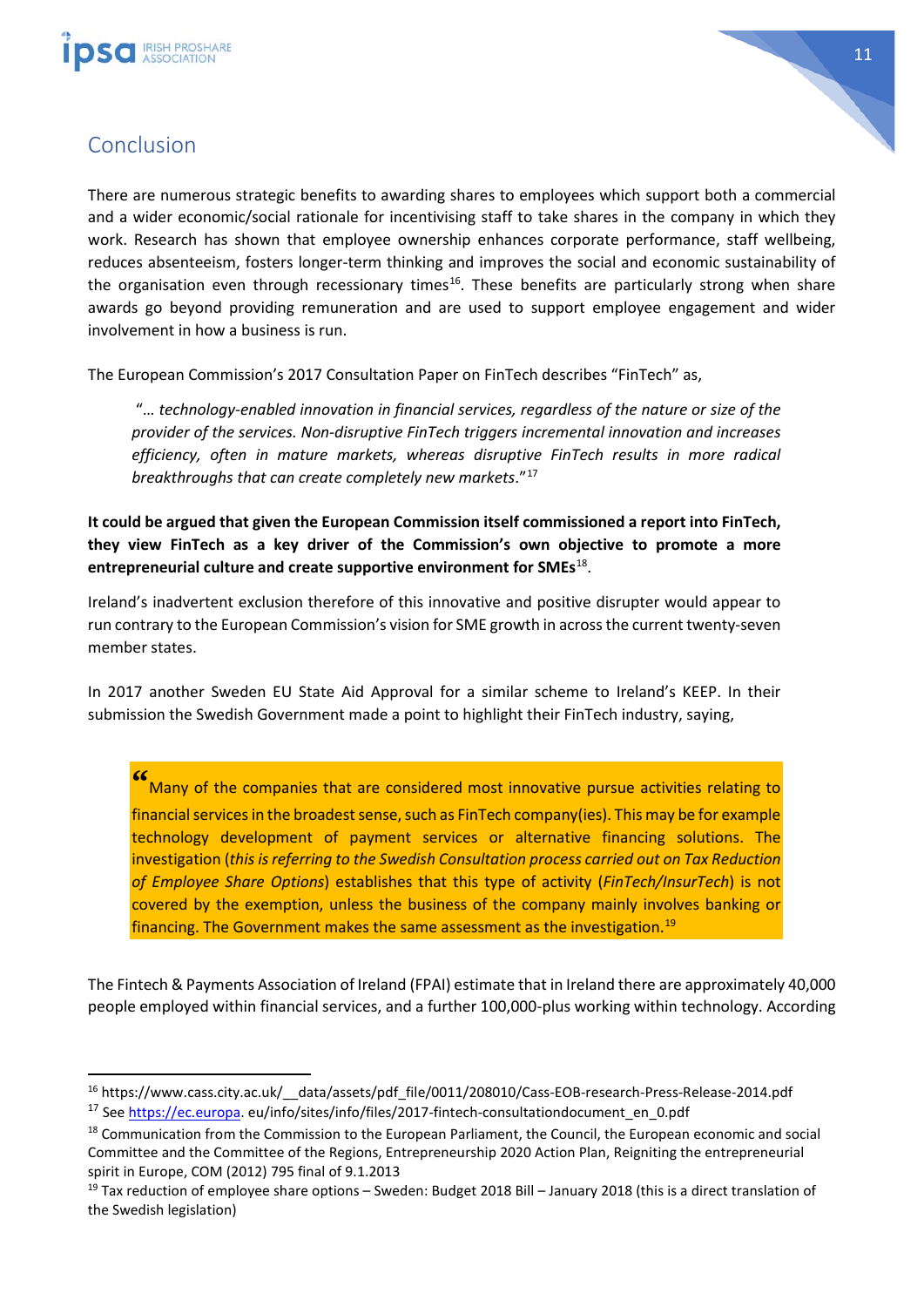

to the IDA and Enterprise Ireland, approximately 8,800 people were employed in FinTech in Ireland at the end of 2015, a rise of 7 per cent on a year before and 40 per cent up on  $2008^{20}$ .

The Government's own IFS 2020 strategy for the financial sector is targeting the sector for growth in the coming years, noting that the

**"thriving tech start-up scene, combined with established research centres, creates what is an internationally recognised ecosystem for Fintech research, development and innovation. As a result, Ireland is uniquely positioned to become a leading global centre for fintech investment, where global multinationals can develop and implement their innovation strategies, while Irish-owned start-ups continue to scale up and succeed in global markets."**[21](#page-12-3)

Global fintech investment more than doubled quarter over quarter in Q2 2017 to US \$8.4 billion, up from US\$3.6 billion in Q1 2017. In Europe, FinTech investment more than doubled in Q2 2017 with over €2bn invested in the quarter. The raises the question **can Ireland with Brexit now only a year away, and with greater pressure coming globally on our corporate tax rate, afford to ignore the ability to increase growth in this crucial growth sector?**

Based on our conversations with the start-up companies here, firms working out of start-up hubs in Dublin and Cork, and to our members, we submit the following recommendations to overcome the challenges raised by the two key issues addressed in this paper:

#### <span id="page-12-0"></span>1. Include all Fintech and Insurtech SMEs

FinTech and InsurTech **cannot** be excluded from KEEP.

A way to insure their inclusion is to **issue a Revenue Guide on KEEP** which follows the same interpretation as the Revenue Guide for The Employment and Investment Incentive (EII) Relief for Investment in Corporate Trades Part 16-00-10 where is states that an excluded trading activity is *"Financing Activities"* which is very different interpretation to *"Financial Activities"*.

In our opinion this interpretation would allow FinTech and InsurTech forms to participate in KEEP immediately and does not need legislative change for this to happen.

Later in Finance Act 2018 a more robust definition of FinTech and InsurTech could be written into legislation using the NACE 2 Codes 6201 and 6209 definitions.

#### <span id="page-12-1"></span>2. Remove all monetary limits applied to the scheme

It is well understood that more start-ups fail than succeed. Consequently, we believe there are no risks to the exchequer if the following limits were removed from the legislation:

- 1. *"…the total market value of the issued but unexercised qualifying share options of the company does not exceed €3,000,000[22](#page-12-4)*
- 2. *"...the total market value of all shares, in respect of which qualifying share options have been granted by the qualifying company to an employee or director, does not exceed—*
	- *(i) €100,000 in any one year of assessment,*
	- *(ii) €250,000 in any 3 consecutive years of assessment, or*

<span id="page-12-2"></span><sup>&</sup>lt;sup>20</sup> https://www.irishtimes.com/special-reports/innovation-in-fintech/ireland-is-well-placed-to-ride-the-fintech-wave-1.3140832

<span id="page-12-3"></span> $21$  ibid

<span id="page-12-4"></span><sup>&</sup>lt;sup>22</sup> Finance Act 2017. Source: https://data.oireachtas.ie/ie/oireachtas/act/2017/41/eng@/a4117.pdf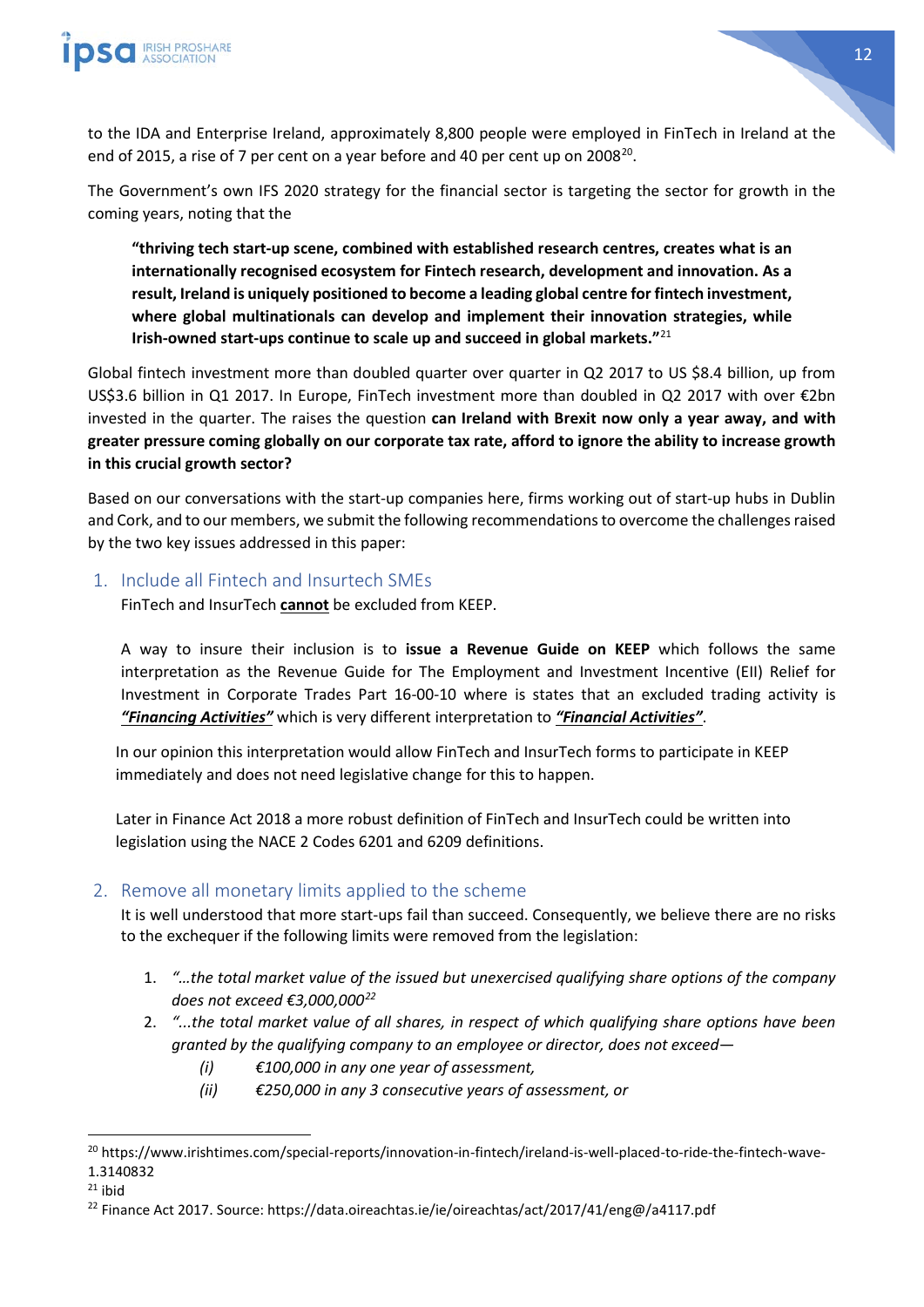

*(iii) 50 per cent of the annual emoluments of the qualifying individual in the year of assessment in which the qualifying share option is granted,*

By removing all limits currently hindering the effective operation of KEEP, not just for FinTech and InsurTech, but for all start-up firms that rely on funding from all sources to grow, Government is firmly recognising the importance of structurally and robustly supporting our indigenous start-ups, micro, small and medium enterprises in an increasingly globalised and technological reliant world.

In 1958, the greatest Irish person of the last century, Dr. T.K. Whittaker had a vision. It was a vision to bring Ireland out of its self-imposed isolation and create an Irish economy that was global in outlook and global in welcome. This vision has served Ireland well since the publication of the Programme for Economic Development. It's strategic vision for Ireland's economic future has ensured we have punched above our weight economically, culturally and socially on the world stage for the last fifty-nine years.

In this, the sixtieth year since that visionary document, it is time for a new vision. One that continues to embrace our global outlook and welcome to global firms, but that is visionary in its outlook and strategic thinking for our indigenous businesses at the heart of our nation and its economy.

We believe KEEP is the start of this vision, and that together we can create a strong, innovative and positively disruptive economic foundation for Ireland's economic and social future for the next sixty years. We believe this Government is up to accepting this challenge – we at IPSA, certainly are.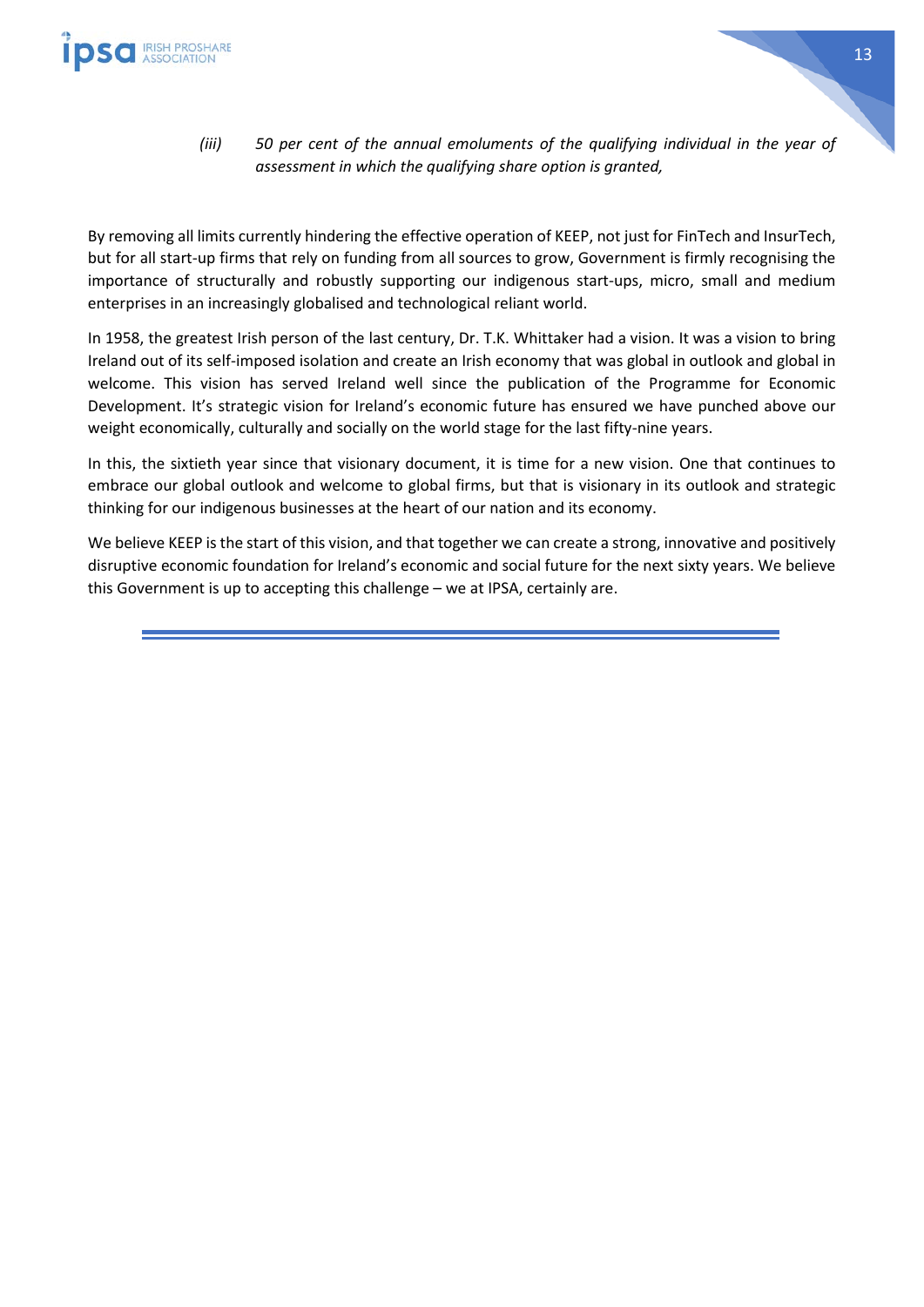

## <span id="page-14-0"></span>Appendices

#### <span id="page-14-1"></span>Appendix 1

IPSA Members as of 31<sup>st</sup> January 2018 provide an estimated 145,000 jobs in Ireland and turnover based on 2016 accounts of an estimated €170bn.

| Smurfit Kappa Group plc       | ShareGift UK                 | Renishaw                          | Each & Other Limited |
|-------------------------------|------------------------------|-----------------------------------|----------------------|
| <b>Pfizer Pharmaceuticals</b> | Alkermez                     | Solium Capital UK Ltd             | <b>ESB</b>           |
| Perrigo Company plc           | EY                           | Stelfox                           | <b>FundRecs</b>      |
| Kingspan Group plc            | <b>Numis Securities</b>      | <b>Yorkshire Building Society</b> | Eversheds            |
| CPL Resources plc             | <b>Atlantic Industries</b>   | <b>Bord Gais</b>                  | Global Shares        |
| <b>PWC</b>                    | A&L Goodbody                 | KBC Bank Ireland plc()            | LK Shields           |
| Mercer Limited                | McCann FitzGerald            | Google Ireland                    | Allergan             |
| Yahoo!                        | William Fry                  | Irish life Group Limited          | Cyber Risk Aware     |
| PM Group                      | Mason Hayes & Curran         | <b>Novartis</b>                   | Crowley Carbon       |
| <b>KPMG</b>                   | <b>Mazars</b>                | Independent Trustee Company       | <b>Permanent TSB</b> |
| <b>Willis Towers Watson</b>   | Hostelworld                  | Dalata Hotel Group                | Teamwork.com         |
| <b>MSD</b>                    | Link Registrars (Ireland)    | 65Hurls                           | Deloitte             |
| Ocorian                       | Computershare Services (Irl) |                                   |                      |

#### <span id="page-14-2"></span>Appendix 2

Information is taken from Balderton Capital Guide to Employee Equity 2017. Balderton Capital is a London, UK-based venture capital firm that invests early-stage, primarily in Europe-based technology and Internet start-up companies.

*How Big Should an ESOP Pool Be?*

*How much am I setting aside for my employees in aggregate?*

*This is an important decision made in conjunction with your investors and with your board.*

*We recommend growing your ESOP pool size to approximately match the below:*

|                                                                         | Seed – Series A | <b>Series R</b> | Series C | ' Thereafter |
|-------------------------------------------------------------------------|-----------------|-----------------|----------|--------------|
| Size of employee pool as % of total equity<br>(allocated + unallocated) | 7.5-10%         | 9-12%           | 12-15%   | $15%+$       |

*» Note: Founder shares are separate from the ESOP pool and should not be included here*

*» The size of the pool should be reviewed annually in conjunction with hiring plans—financing rounds also*

*offer good opportunities for this*

*» Typically, after any financing round through Series B, a company should aim to have an unallocated*

#### *pool of ~7.5%. After Series C, the unallocated pool should represent roughly 5%*

*It is crucial to remember that while employee equity pools can be expanded over the company's*

*financing journey, the pool should not expand infinitely. For example, once a company becomes*

*public, other incentive programmes (like LTIPs) may be more appropriate.*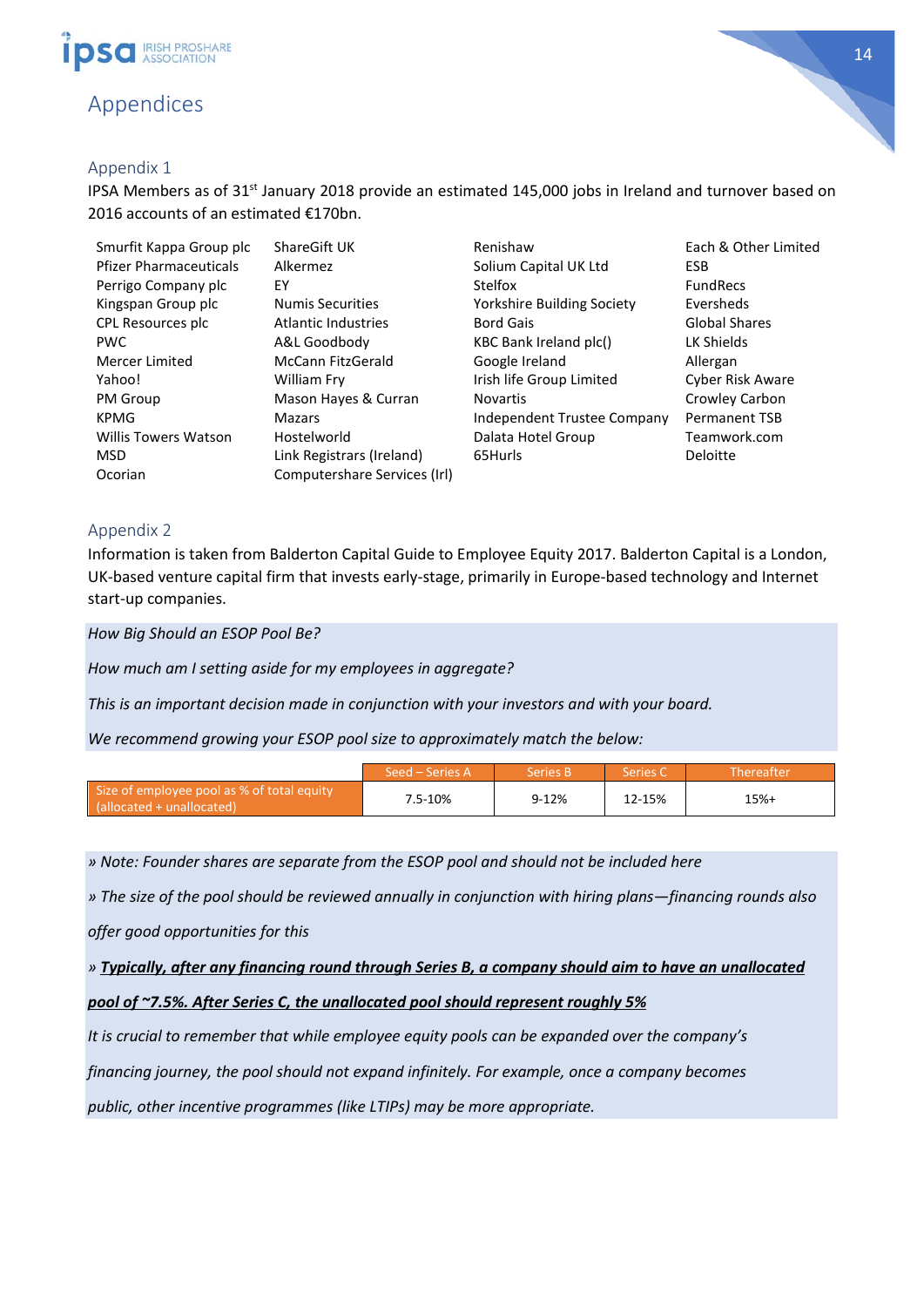

<span id="page-15-0"></span>

#### *Cambrist*

Cambrist is a proprietary multi-currency processing platform enables card issuers, processors and program managers across the payments landscape (credit, debit, prepaid, virtual and mobile) to optimise the FX rates and margins applied to their customers' international payment transactions.

Jacob Claflin is the is the CEO and Founder of Cambrist. Jacob has nearly 20 years of experience leading businesses in card issuance, acquiring and transaction processing, including multi-currency travel card programs with leading banks and travel industry partners.

#### *Sedicii*

Sedicii has developed and patented a technology based on the Zero Knowledge Proof Protocol that eliminates the transmission, storage and exposure of private user data during authentication or identity verification, which reduces identity theft, impersonation and any fraud resulting from the identity theft.

Rob Leslie is the is the CEO and Founder of Sedicii. Rob is qualified electronics engineer with track-record of establishing successful businesses in Europe and Asia. His recent focus is with security / trust-based technologies to address fraud / privacy areas. He has responsibility for product design, planning and implementation, whilst also supporting commercial efforts. Previously he was a founding team member of Dell Japan.

#### *Assure Hedge*

Assure Hedge protects against the currency fluctuations that can destroy businesses. Set the worst-case exchange rate, get an instant quote, and benefit from favourable market movements. Assure Hedge is on a mission to provide currency confidence for all by offering businesses the same currency hedging tools as the multinationals use. Based in Dublin, our team's exceptional trading, regulation, and technology experience simplifies the process ensuring it is quick, convenient and secure for our customers.

Barry McCarthy is the is the CEO and Founder of Assure Hedge. Barry founded Assure Hedge after 15 years successful as a financial markets trader. He bought and sold FX, stocks, commodities and derivatives in the Dublin, London, Gibraltar, Chicago and Singapore markets. He has particular expertise in the area of algorithmic trading systems design. He is also an in-demand speaker and educator: he created Ireland's first Diploma in Financial Trading at Independent Colleges Dublin. He holds a BComm and MEconSc; both from University College Dublin.

#### *FundRecs*

Fund Recs was founded in 2013 when the company founders were approached by a large bank to develop a new reconciliation platform for its Fund Administration unit. With over 25 years operational and technology experience between them, the team are building a platform to transform how data is managed, processed and leveraged by the Funds Industry. Fund Recs recently launched VELOCITY platform for Fund Administrators empowers Administrators to process valuations faster and with increased oversight.

Alan Meaney is the CEO & co-founder of Fund Recs. Alan has over 10 years' experience in the Fund Administration Industry and studied Business Information Studies at Dublin Institute of Technology. He has taken the insights and pain of doing manual reconciliation's over the years and used his technical knowledge to produce the Fund Recs solution. Alan started his Funds Industry career at HSBC and more recently was Fund Accounting Supervisor at SEI Investments.